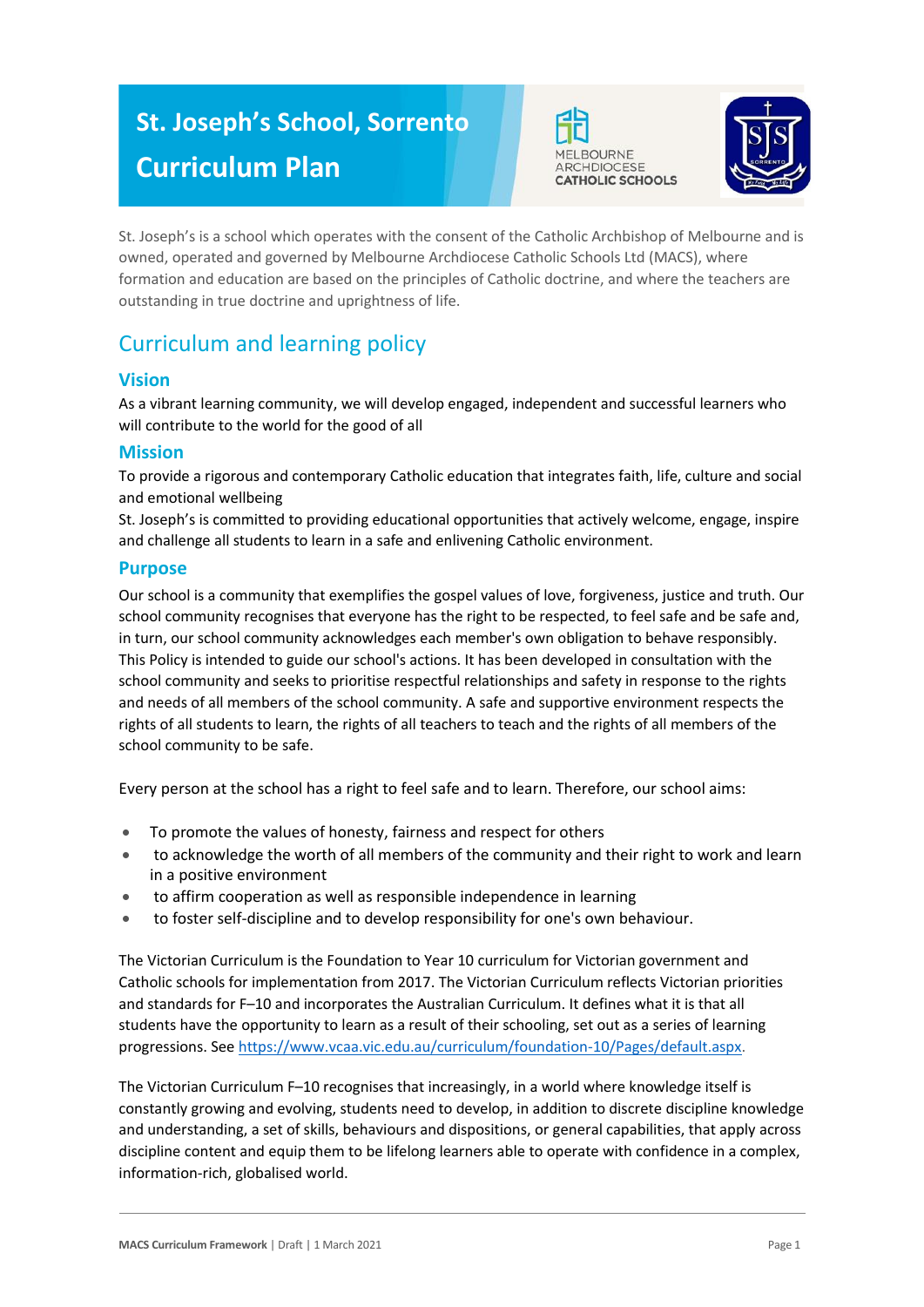The St. Joseph's Curriculum Plan has been developed in light of the directions for Catholic education and principles of curriculum from the *Horizons of Hope* education framework: Catholic schools provide an excellent holistic education centred on the students and engaging them in authentic, purposeful learning; and incorporating the philosophy of the Victorian Curriculum F–10 and the Religious Education Curriculum Framework.

The curriculum is a statement of the purpose of schooling and defines what it is that all students have the opportunity to learn as a result of their schooling.

# **Principles**

#### At St. Joseph's

- The Victorian Curriculum F-10 is the documentation that directs the Learning and Teaching in the school
- The following documents combine to provide a rich Religious Education Program through a Faith Based Inquiry Lens: The Religious Education Framework, Horizons of Hope, Pedagogy of Encounter and the Catholic Social Teachings.

# Scope

Our school curriculum defines what it is that all students have the opportunity to learn as a result of their schooling at St. Joseph's.

At St. Joseph's, curriculum is enriched by the values, beliefs, perspectives and experiences of each member of the learning community when they engage actively with Catholic understandings of the human person. This orientation towards the person means that the process of curriculum design is shared with students, creating within them a sense of ownership and self-efficacy as learners. Our learning community fosters the conditions for students to have a voice in the design process, allowing them to make decisions about what they need to know and when.

# Implementation

St. Joseph's will implement the curriculum by:

Ensuring the curriculum is designed and delivered from whole-school to level planning to individual teacher plans. These are created in a collaborative and supported environment using student data. This ensures that a guaranteed and viable curriculum is driving student learning and lifting student outcomes.

# **Curriculum content**

The school implements the Victorian Curriculum in order to provide students with a comprehensive and cumulative curriculum from Foundation to Year 10.

The school's teaching and learning program is the school-based plan for delivering this common set of knowledge and skills in ways that best utilise local resources, expertise and contexts. Information technology is an integral part of our curriculum as a basic tool for learning. Supported by our governing body, St. Joseph's will develop strong processes for monitoring student progress and the application of appropriate explicit teaching and intervention strategies.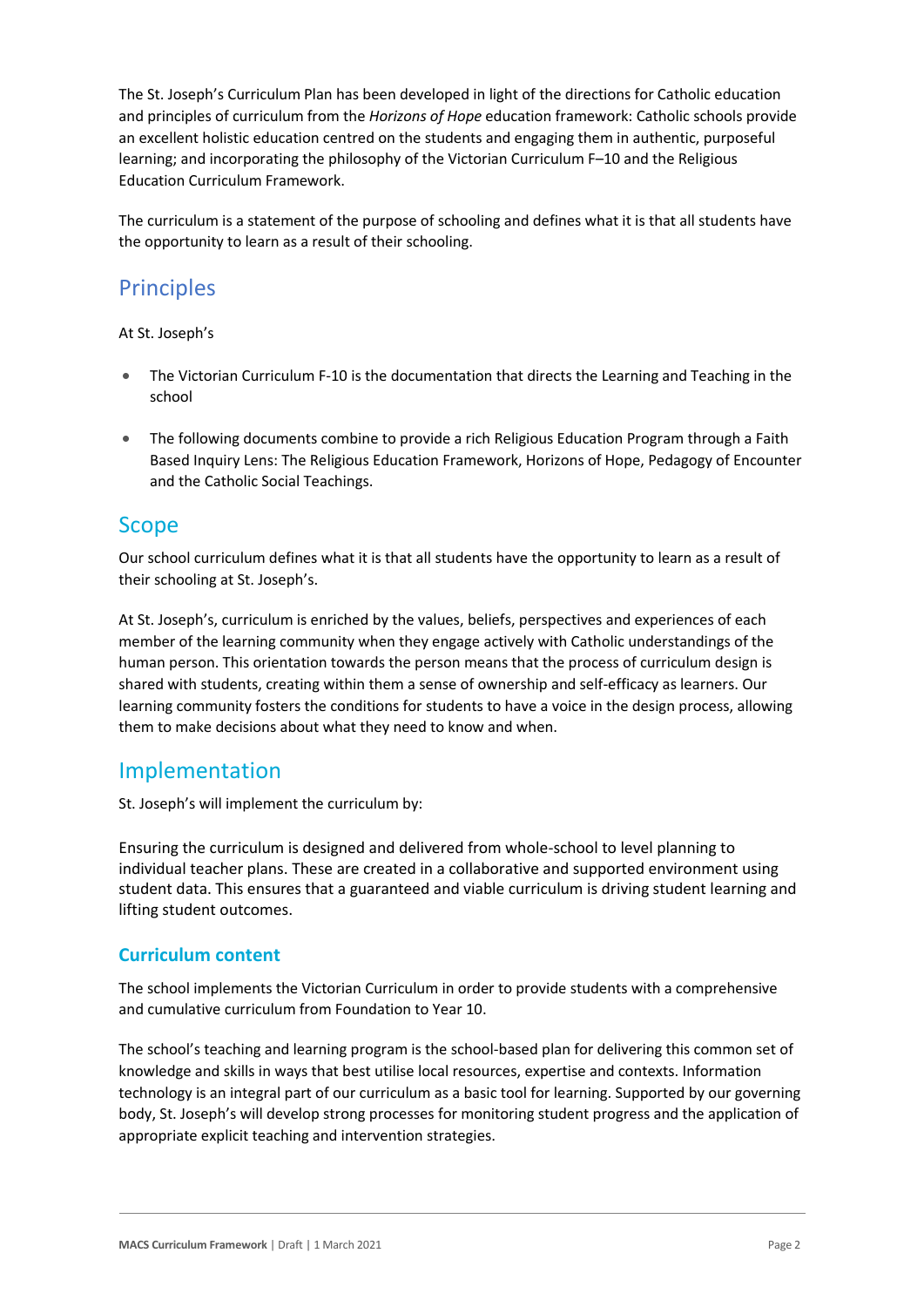St. Joseph's will also take inspiration from the *Horizons of Hope* education framework. This framework supports Catholic school communities to engage in dialogue about the distinctive nature of learning and teaching, leading learning and enhancing Catholic identity in our schools. The framework is a living document that has been added to over the years with examples of practice from schools, as well as additional strategy statements in the areas of Leadership, Wellbeing, Diversity and Religious Education.

Religious Education has a central place in the curriculum at St. Joseph's, as it reflects our unique character of Catholic identity and focus as a Catholic school. The primary source for developing our Religious Education program is the Religious Education Curriculum Framework, developed by our governing body MACS.

# **Whole-school curriculum plan and time allocation**

The following provides an outline of the learning areas and recommended weekly time allocation across F–6. Multiple learning areas are often part of a unit and not always taught as separate subject areas. This is ensured through time allocations which are in line with recommendations of the educational authorities.

| <b>Learning Areas</b>                                                                                                                                                                                                        | <b>Recommended Time Allocated</b>                                                                                                                                                                                                                                                                                                                                           |
|------------------------------------------------------------------------------------------------------------------------------------------------------------------------------------------------------------------------------|-----------------------------------------------------------------------------------------------------------------------------------------------------------------------------------------------------------------------------------------------------------------------------------------------------------------------------------------------------------------------------|
| <b>English</b><br>Reading & Viewing<br>Speaking & Listening<br><b>Grammar &amp; Spelling</b><br>Writing                                                                                                                      | 2 hours daily (total time should not be less than<br>10 hours weekly on average over the course of a<br>school year and may vary across year levels)<br>75 minutes per week (15 minutes daily)                                                                                                                                                                              |
| <b>Mathematics</b><br>Number & Algebra<br>Measurement<br>Geometry<br><b>Statistics &amp; Probability</b>                                                                                                                     | 1 hour daily (total time should not be less than<br>5 hours weekly on average over the course of a<br>school year)                                                                                                                                                                                                                                                          |
| <b>Religious Education</b><br>Integrating Faith Based Inquiry                                                                                                                                                                | 2.5 hours weekly                                                                                                                                                                                                                                                                                                                                                            |
| <b>Health &amp; Physical Education</b>                                                                                                                                                                                       | 2.5 hours weekly                                                                                                                                                                                                                                                                                                                                                            |
| <b>Arts</b>                                                                                                                                                                                                                  | 1 hour weekly                                                                                                                                                                                                                                                                                                                                                               |
| <b>Humanities</b><br>Civics & Citizenship<br>Economics<br>Geography<br>$\bullet$<br>History<br><b>Science</b><br>Science as a Human Endeavour<br>Earth Science<br>$\bullet$<br><b>Biological Science</b><br>Chemical Science | 2 hours and 15 minutes weekly<br>The learning areas of Humanities, Science, Health<br>& Physical Education, and Technology will be<br>taught, ensuring an average of 3 hours weekly<br>over the course of a school year.<br>This is through the focus of the integrated unit of<br>work using an inquiry approach developed under<br>the St. Joseph's Conceptual Framework. |